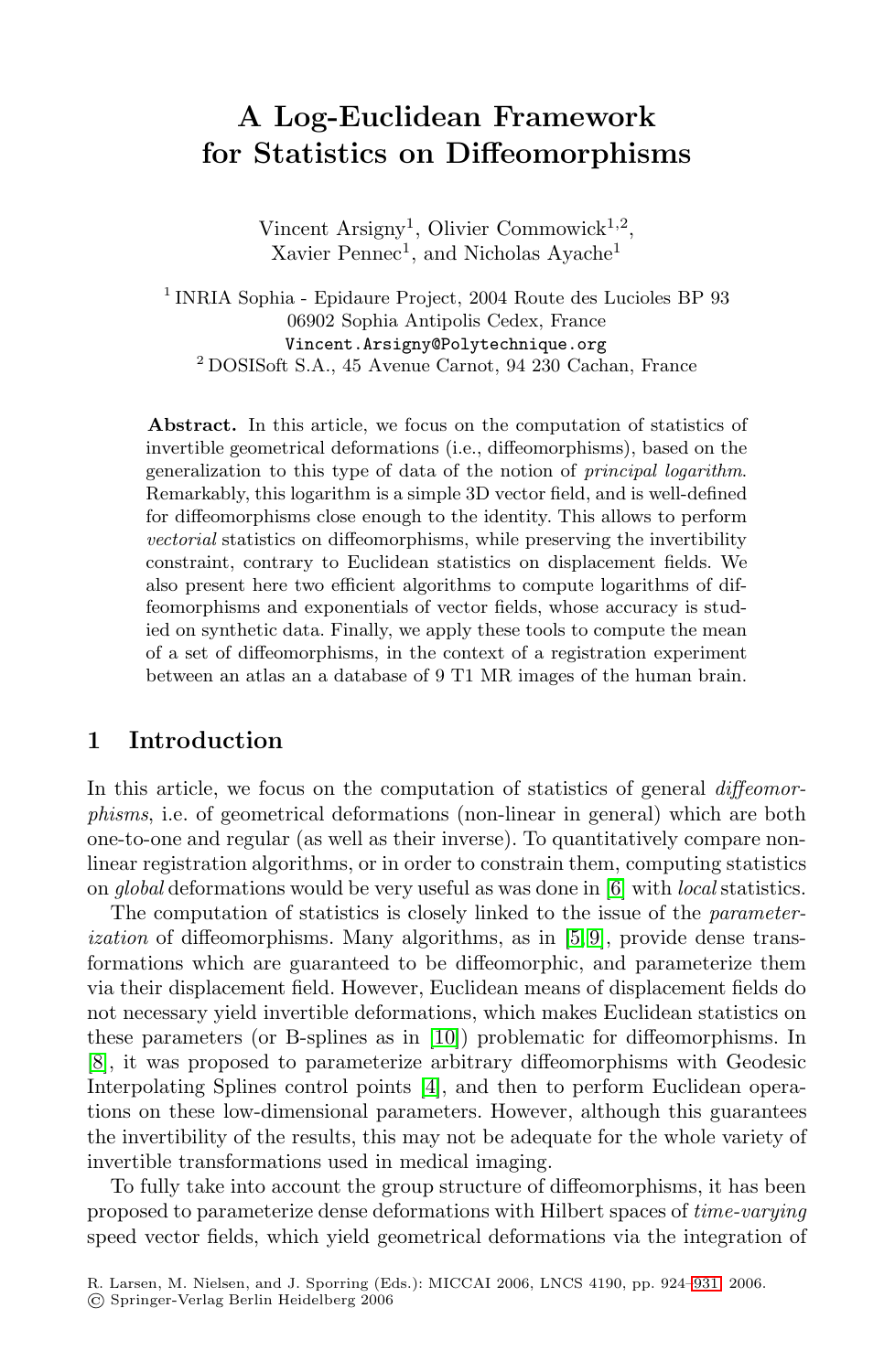an Ordinary Differential Equation (ODE) during one unit of time [14,3]. In [15], it is suggested that the linear space of intial momenta of the geodesics of these spaces could provide an appropriate setting for statistics on diffeomorphisms. However, this is illustrated in [15] only in the case of landmark matching. To our knowledge, this statistical framework has not been used yet in the general case, certainly because of the iterative nature of the computation of the mean in this setting, which requires very stable numerical algorithms to converge.

In this article, we introduce a novel parameterization of diffeomorphisms, based on the generalization of the principal logarithm to non-linear geometrical deformations. Interestingly, this corresponds to parameterizing diffeomorphisms with *stationnary* speed vectors fields. As for matrices, this logarithm is welldefined only for transformations close enough to the identity. However, our preliminary numerical experiments on 3D non-rigid registration suggest that this limitation affects only very large deformations, and may not be problematic for image registration results. This novel setting is the infinite-dimensional analogous of the Log-Euclidean framework proposed in [2] for tensors. In this framework, usual Euclidean statistics can be performed on diffeomorphisms via their logarithms, whith excellent mathematical properties like inversion-invariance.

The rest of this paper is organized as follows. In the next Section, we present the Log-Euclidean framework for diffeomorphisms, which is closely linked to the notion of *one-parameter subgroups*. Then, we present two efficient algorithms to compute the exponential of a vector field and the logarithm of a diffeomorphism, which are exemplified on synthetic data. Finally, we apply our framework to non-linear registration results to compute a Log-Euclidean mean deformation between a 3D atlas and a dataset of 9  $T_1$  MR images of human brains.

#### **2 A Log-Euclidean Framework for Diffeomorphisms**

To generalize the notion of principal logarithm to diffeomorphisms, we will rely on its close link with one-parameter subgroups. Remarkably, one-parameter subgroups of diffeomorphisms take a simple form, and by analogy with the finitedimensional case, we will define logarithms of diffeomorphisms as being the infinitesimal generators of these subgroups.

**Exponential and One-Parameter Subgroups.** Let  $(G, .)$  be a group, which can typically be a matrix multiplicative group. Then a family of elements  $(g(s))_{s\in\mathbb{R}}$  of G is a one-parameter subgroup of G if and only if  $g(0)$  is the neutral element e of G and for all  $s, t: g(s) \cdot g(t) = g(s+t)$ . When such a subgroup belongs to a (finite-dimensional) Lie group and is continuous, it is also differentiable, and its derivative at 0,  $\frac{dg}{ds}(0)$ , is called its *infinitesimal generator*.

Examples of such subgroups are given by the exponential in the following way :  $(\exp(s.M))_{s\in\mathbb{R}}$  is a one-parameter subgroup, where M belongs to the Lie algebra of  $G$  (i.e., is an element of its tangent space at  $e$ ). Conversely, we have the remarkable result that *all* continuous one-parameter subgroups are precisely of the form  $(\exp(s.M))_{s\in\mathbb{R}}$ . For more details, see [12], Chap. V. As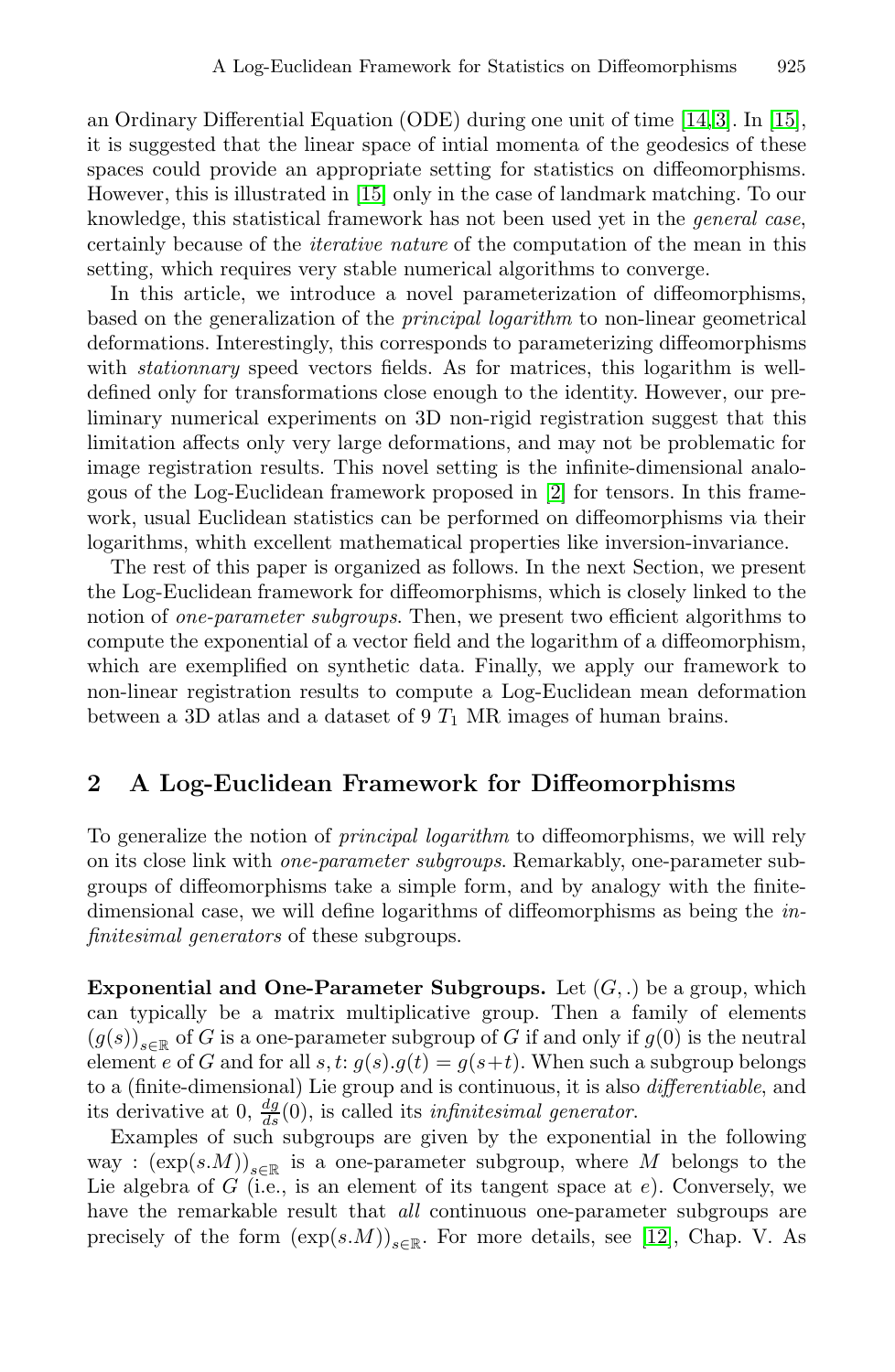a consequence, once one-parameter subgroups are identified in a Lie group, its exponential mapping is immediately known. This also yields the form taken by the logarithm, which is the (local) inverse of the exponential.

**One-Parameter Subgroups of Diffeomorphisms.** In the case of diffeomorphisms, what do continuous one-parameter subgroups look like? Quite intuitively, they are all obtained via the integration of stationary ODEs (also called autonomous), i.e ODE whose speed vector does not depend on time [13].

Let  $\dot{x} = V(x)$  be a stationary ODE, where the vector field  $V(x)$  is smooth enough. The *flow* associated to this ODE is the family of mappings  $\Phi_V(., s)$ :  $\mathbb{R}^n \to \mathbb{R}^n$  parameterized by a time parameter s, such that for a fixed  $x_0, s \mapsto$  $\Phi_V(x_0, s)$  is the unique solution of  $\dot{x} = V(x)$  with initial condition  $x_0$  at time 0.

Intuitively, for a fixed s, the flow  $x \mapsto \Phi_V(x, s)$  gives the way the ambient space is deformed by the integration of the ODE during s units of time. Remarkably, the flow is a *one-parameter subgroup of diffeomorphisms*. This implies in particular that the deformations of space given at time 1 by  $\Phi_V(.,1)$  are twice that observed at time 0.5 via  $\Phi_V(., 0.5)$ .  $V(x)$  is the *infinitesimal generator* of this subgroup. Conversely, all continuous one-parameter subgroups of diffeomorphisms are flows of some stationary ODE. See [13] for more details.

**Exponentials of Vector Fields and Logarithms of Diffeomorphisms.** Here, we propose to define the *exponential*  $exp(V)$  of a (smooth) vector field  $V(x)$ as the flow at time 1 of the stationary ODE  $\dot{x} = V(x)$ . This is the only possible definition generalizing to vector fields the equivalence between one-parameter subgroups and exponential that exists in the finite-dimensional case. In this setting, the *logarithm*  $\log(\Phi)$  of a diffeomorphism  $\Phi$  close enough to the identity is the unique vector field in a neighborhood of zero such that  $\exp(V) = \Phi$ .

In the finite-dimensional case, the existence and uniqueness of such a logarithm can be proved by showing that the exponential is continuously differentiable and that its differential mapping at zero is the identity, and is thus locally invertible. Here, in the infinite-dimensional case, let  $V$  be a regular vector field, let t be a non-zero scalar, and let  $\Phi_{t,V}(x,1)$  be the flow at time 1 associated to  $t.V(x)$ . Then, a simple change of variable  $(s \mapsto t.s)$  shows that:

$$
\lim_{t \to 0} \frac{\Phi_{t,V}(x,1) - x}{t} = \lim_{t \to 0} \frac{\exp(t.V)(x) - \exp(0)(x)}{t} = V(x),
$$

which means intuitively that  $\partial_V \exp(0) = V$ , which indicates that the differential of the exponential is the identity, and that we have existence and uniqueness of the logarithm locally around the identity. To be entirely rigorous and to complete the proof, it would be necessary to define precisely the smoothness required of  $V$ , and to show the differentiability of the exponential in this infinite-dimensional setting. We are currently working on these quite technical details.

**Log-Euclidean Statistics on Diffeomorphisms.** On diffeomorphisms whose logarithm is well-defined, one can perform Euclidean operations, since these logarithms are simple vector fields. In particular, one can define a distance between these diffeomorphisms via a norm  $\|.\|$  on vector fields: dist $(\Phi_1, \Phi_2)$  =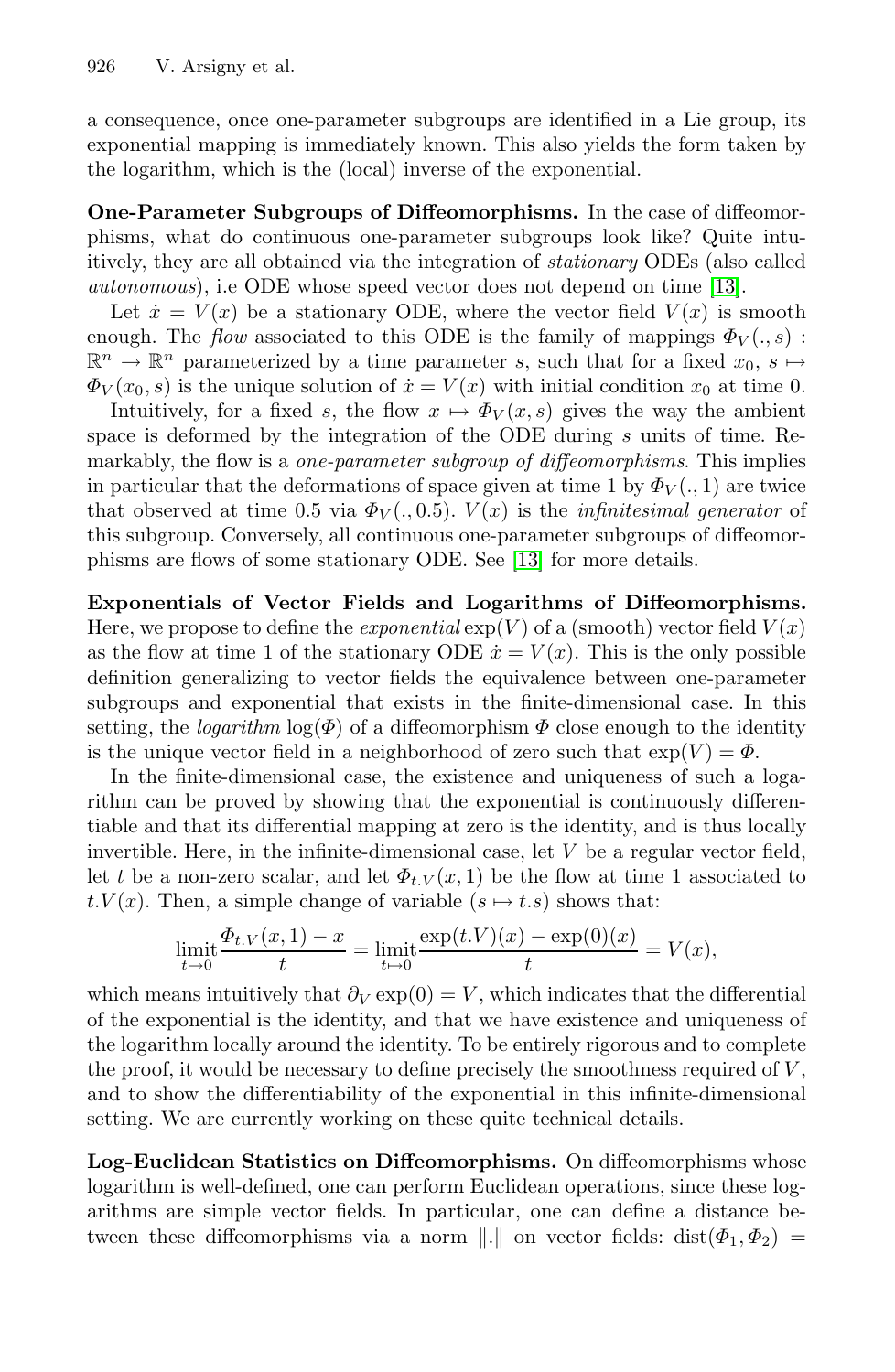$\|\log(\Phi_1) - \log(\Phi_2)\|$ . Remarkably, this type of distance is *inversion-invariant*, since  $\log(\Phi^{-1}) = -\log(\Phi)$ . In the case of Hilbert norms, the point that minimizing the weighted sum of squared distances to the data is the Log-Euclidean *mean*, given by  $\exp(\sum_i w_i \log(\Phi_i))$ . This mean is inversion-invariant, and is also invariant with respect to the taking of square roots, since  $\log(\Phi^{\frac{1}{2}}) = \frac{1}{2} \log(\Phi)$ . More generally, in this setting, one can perform any kind of statistics on *diffeo*morphisms via vectorial statistics on their logarithms, which allows a straightforward generalization of classical analysis tools like Principal Component Analysis (PCA) on diffeomorphisms.

#### **3 Computation of Exponentials and Logarithms**

**Fast Computation of Exponentials.** Here, we present an efficient algorithm to compute exponentials of speed vectors on regular grids, which generalizes the Fast Polyaffine Transform we proposed in [1]. It is based on a non-linear generalization of the popular 'Scaling and Squaring' method, widely used to compute matrix exponentials. The basic idea is that the matrix exponential is much simpler to compute for matrices *close to zero*, for example using Padé approximants. In particular, one can compute very accurately  $\exp\left(\frac{M}{2^N}\right)$  and obtain  $\exp(M) = \exp(\frac{M}{2^N})^{2^N}$  by squaring recursively N times the result [7].

In the non-linear case, one can follow exactly the same steps as for matrices and generalize the 'Scaling and Squaring' to vector fields in the following way:

- 1. **Scaling step:** Divide  $V(x)$  by a factor  $2^N$ , so that  $V(x)/2^N$  is close enough to zero (according to the level of accuracy desired).
- 2. **Exponentiation step:**  $\Phi_V\left(\frac{1}{2^N},\cdot\right)$  is computed with a first-order explicit numerical scheme.
- 3. **Squaring step:** N recursive squarings of  $\Phi_V\left(\frac{1}{2^N}, .\right)$  yield an accurate estimation of  $\Phi_V(1,.)$  (only N compositions of mappings are used).

Intuitively, this means that we obtain the deformations at time 1 as a result of  $2^N$  times the composition of the (very) small deformations observed at time  $\frac{1}{2^N}$ . This allows a fast integration of stationary ODEs on regular grids, compared to classical integrations based on fixed time-steps. To perform the composition of (sampled) deformations on regular grids, we use bi- or tri-linear interpolation, which guarantees the continuity of the interpolation in an simple way.

Fast Computation of Logarithms. Exactly as for exponentials, we use here a non-linear generalization of the popular 'Inverse Scaling and Squaring' method (ISS), widely used to compute matrix logarithms. Anew, the idea is that logarithms are much simpler to compute for matrices close to the identity, for instance with Padé approximants. To transform a matrix  $M$  so that it is closer to the identity, the ISS algorithm performs recursive computations of square roots. Then the identity  $\log(M) = 2^N \cdot \log(M^{2^{-N}})$  is used to compute  $\log(M)$ .

Let  $\Phi$  be a diffeomorphism. To compute its logarithm V, we use the following non-linear generalization of the ISS algorithm: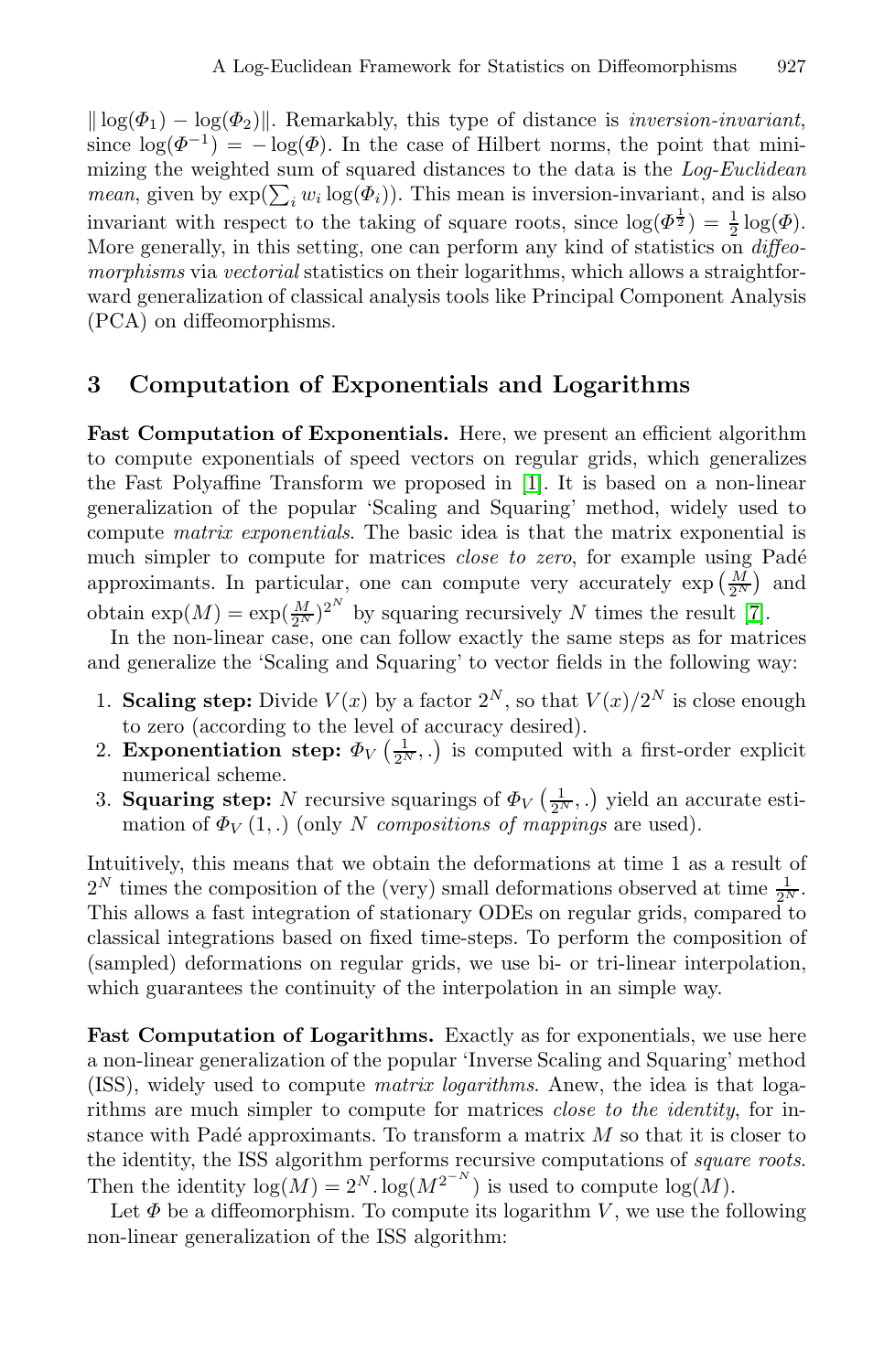- 1. **Scaling step:** Chose a scaling factor  $2^N$  (according to the level of accuracy desired).
- 2. **Square rooting step:**  $\Phi^{2^{-N}}$  is computed by N successive recursive takings of square roots.
- 3. **Computation of logarithm step:**  $log(\Phi)$  is given by  $2^N$ .  $log(\Phi^{2^{-N}})$ , where  $\log(\Phi^{2^{-N}})$  is simply estimated by  $\Phi^{2^{-N}} - Id$  (where Id is the identity).

In order to compute square roots, we perform here a gradient descent on the functional  $E_{\text{SQRT}}(T) = \frac{1}{2} \int_{\Omega} ||T \circ T - \Phi||^2(x) dx$ , with  $\frac{1}{2} \left( \Phi - Id \right)$  as initialization. The  $(L^2)$  gradient of this energy is the following:

$$
\nabla E_{\text{SQRT}}(T) = (DT^t) \circ T \cdot (T \circ T - \Phi) + |\det(D(T^{-1}))| (T - \Phi \circ T^{-1}),
$$

where DT is the Jacobian of T and where '.' and ' $M<sup>t</sup>$ ' are matrix multiplication and transposition. Exactly as in the matrix case, this requires the inversion of T, which we also perform by gradient descent on  $E_{\text{INV}}(T) = \frac{1}{2} \int_{\Omega} ||\Phi \circ T Id\Vert^{2}(x)dx$ , with an initialization of  $-(\Phi - Id)$ . The  $(L^{2})$  gradient is given by:

$$
\nabla E_{\text{INV}}(T) = (D\Phi^t) \circ T.(\Phi \circ T - Id).
$$



**Fig. 1. Fast computation of the exponential of a random vector field. From left to right:** the two last iterations (scaling of  $2^8$ ) of our fast computation of the exponential and the evolution of the average relative accuracy with N. Note how deformations increase exponentially from one iteration to another. The relative accuracy obtained on average converges toward of 0.3%, which is approximately obtained for  $N = 7$ .

**Experiments on 2D Synthetic Data.** In these experiments, we evaluate the accuracy of our algorithms on 2D random deformations, sampled on a  $40 \times$ 40 regular grid. To generate a random vector field, random displacements are computed on a  $11 \times 11$  regular grid (Gaussian white noise of standard deviation 0.2, coordinates of grid points in [−5, 5]) , which are smoothly interpolated on the finer grid using bilinear interpolation.

We measure the accuracy of the fast computation of the exponential by computing the relative difference with respect to a very accurate estimation of the continuous transformation, obtained by a classical integration (i.e., with fixed time step, here  $2^{-8}$ ) of the stationary ODE associated to the random vector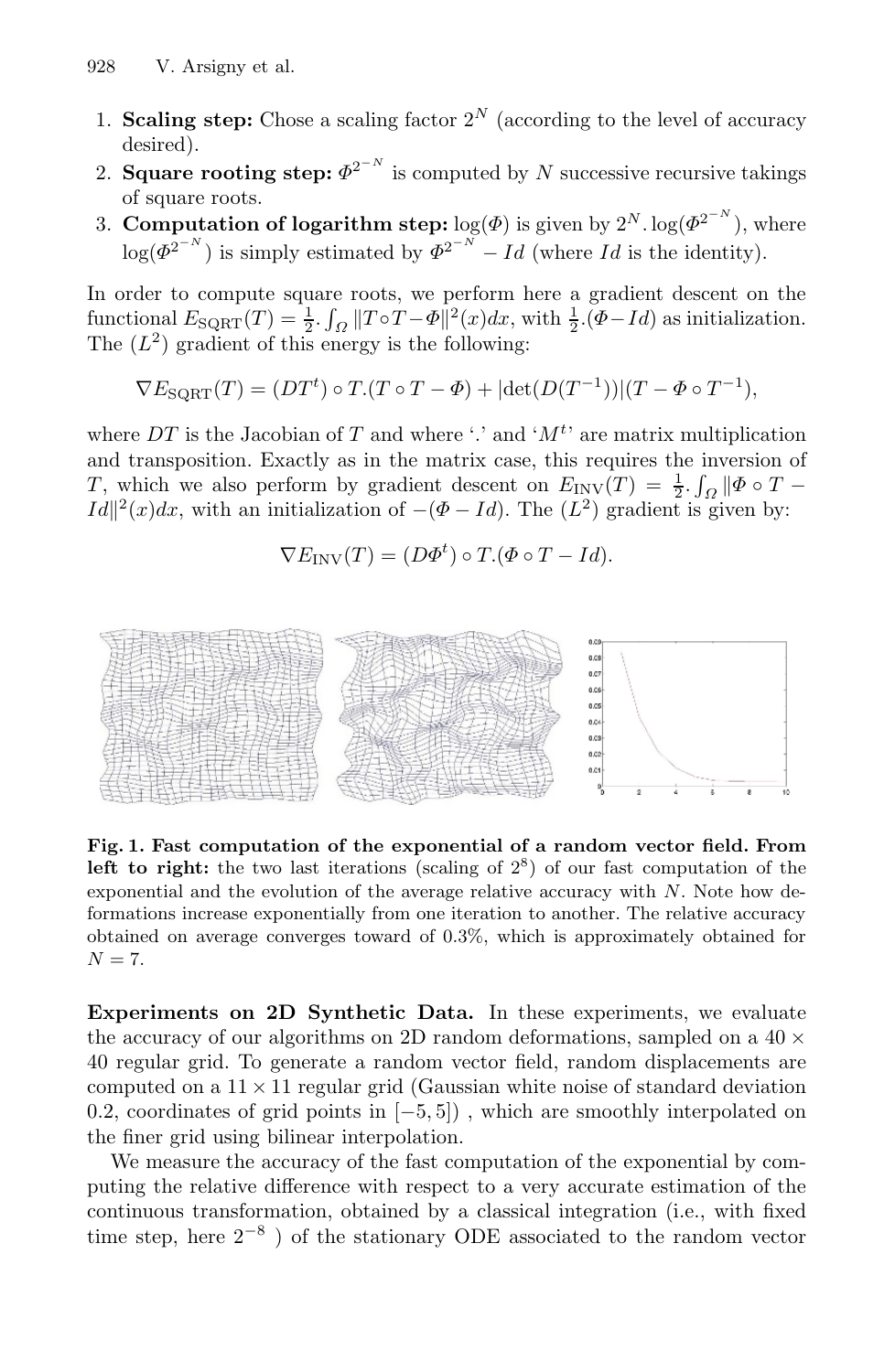field, for each voxel of the grid. Fig. 1 presents the results, which show that a typical accuracy on average of 0.3% percent can be obtained with 7 squarings.

To evaluate the accuracy of the fast computation of the logarithm, we first estimate the exponential of the random vector field with our fast algorithm (with 8 squarings). Then, the logarithm of this diffeomorphism is computed and is compared to the original vector field (10 iterations are used for each gradient descent). Fig. 2 presents the results, which show that an accuracy of 3% percent can be obtained on average with 6 recursive computations of square roots.



**Fig. 2. Fast computation of the logarithm of a random deformation. From** left to right: random vector field (logarithm), then difference between original and estimated logarithms (for  $N = 8$ ), evolution of accuracy with N. The relative accuracy obtained on average converges toward of 3%.

#### **4 Statistics on 3D Diffeomorphisms**

In this Section, we compute Log-Euclidean statistics on the registration results obtained between a  $256 \times 256 \times 60$  artificial  $T_1$  MR image of a human brain (coming from the BrainWeb<sup>1</sup>), referred to here as the 'atlas', and a dataset of 9  $T_1$  images. The images of the dataset are first globally aligned with the atlas using a robust block-matching affine registration algorithm. Then, a fine registration is performed using a dense transformation registration algorithm guaranteeing the invertibility of the global deformations [11]. Statistics are performed on the deformations from the atlas to each of the subjects' geometry obtained in the non-linear registration step.

To compute logarithms of diffeomorphisms and exponential of vector fields, we used the fast algorithms presented in the former section. A scaling of  $2^8$  is used in both cases, and a maximal number of 10 iterations is used during each gradient descent. On the  $256 \times 256 \times 60$  grid, using a Intel M processor 2.13GHz with 1 Go of RAM, an exponential was computed in typically 30s and a logarithm in 60 minutes.

Fig. 3 presents the results obtained on mean global deformations. We see in particular that the Log-Euclidean mean deformation tends to increase the size of ventricles, which are smaller in the atlas than in the dataset. We also compared the Log-Euclidean mean to the Euclidean mean of displacements, which is not

<sup>1</sup> Web site: http://www.bic.mni.mcgill.ca/brainweb/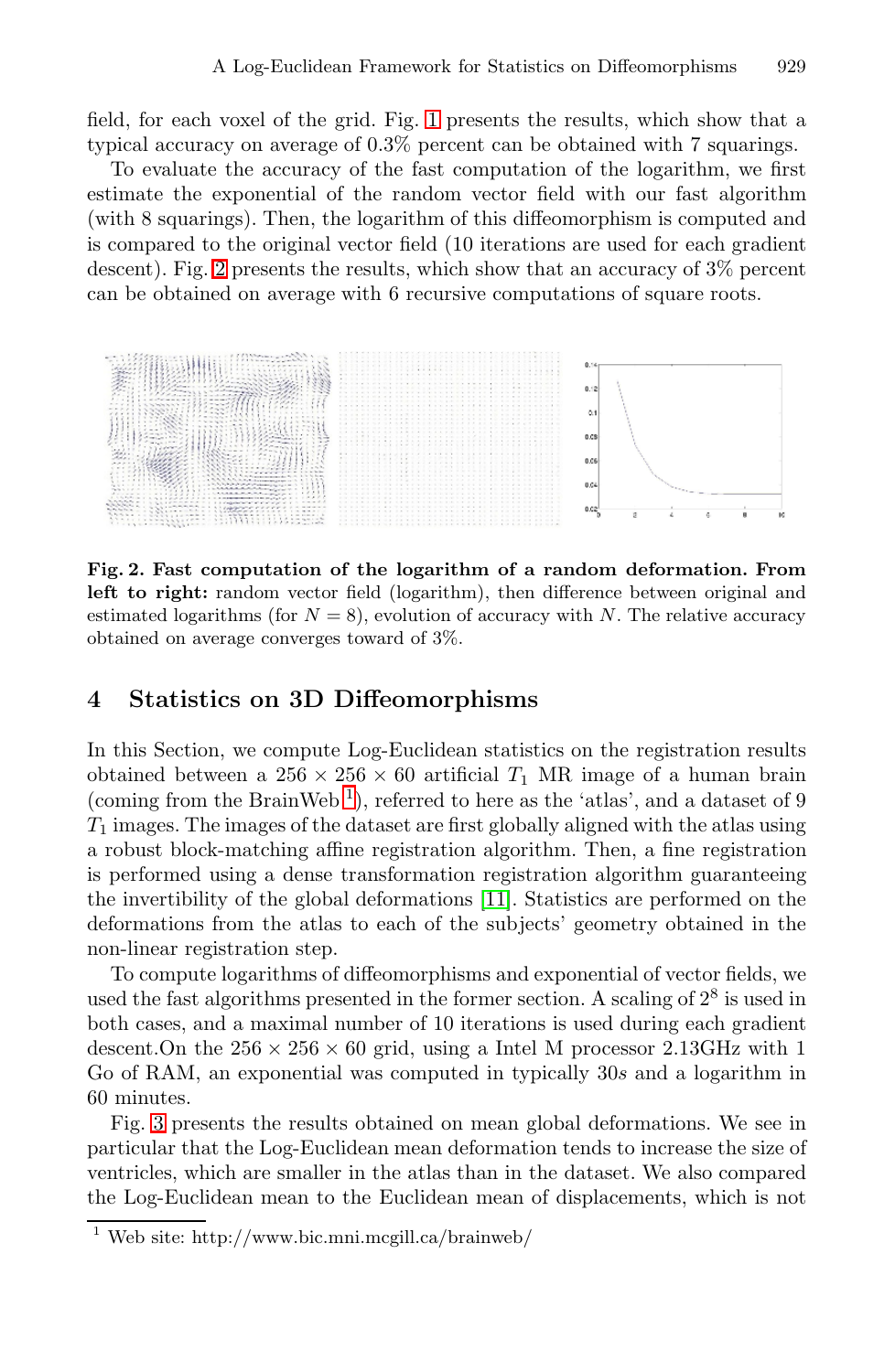guaranteed to be invertible. In this example, both means are quite close to each other, although locally, one can observe in the region of large mean deformations relative differences of the order of 30%, for example in the ventricles.



**Fig. 3. Deformation of atlas with Log-Euclidean mean diffeomorphism. From** left to right, images of: regular grid deformed by Log-Euclidean mean deformations, Jacobian of Log-Euclidean mean deformations, norm of Log-Euclidean mean deformations, and finally norm of difference between mean Euclidean and Log-Euclidean deformations of atlas. The largest mean deformations are observed in the ventricles, on the cortex and the skull; this is due to the anatomical differences between the atlas and the population. On the Jacobian map, we see in particular that high values are obtained in the ventricles: this comes the fact that the atlas has on average smaller ventricles than in the population. In this example, both means are quite close to each other, although locally, one can observe in the region of large mean deformations relative differences of the order of 30%, for example in the ventricles.

# **5 Conclusions and Perspectives**

In this article, we have presented an infinite-dimensional generalization to diffeomorphisms of our Log-Euclidean framework for tensors [2], based on the generalization of the notion of *principal logarithm* to invertible deformations. This logarithm is a simple 3D vector field, and is well-defined for diffeomorphisms close enough to the identity. In the set of diffeomorphisms whose logarithm is well-defined, one can perform Euclidean operations, since these logarithms are simple vector fields. As a consequence, this framework can be used to perform vectorial statistics on diffeomorphisms which are always preserve the invertibility constraint (contrary to Euclidean statistics on displacement fields), and are also invariant with respect to inversion.

Furthermore, we have also presented two efficient algorithms which successfully generalize to the non-linear case two popular algorithms used to compute the matrix exponential and logarithm. In practice, this allows for example the computation of Log-Euclidean means of 3D geometrical transformations, as we have shown in the context of a registration experiment between an atlas an a